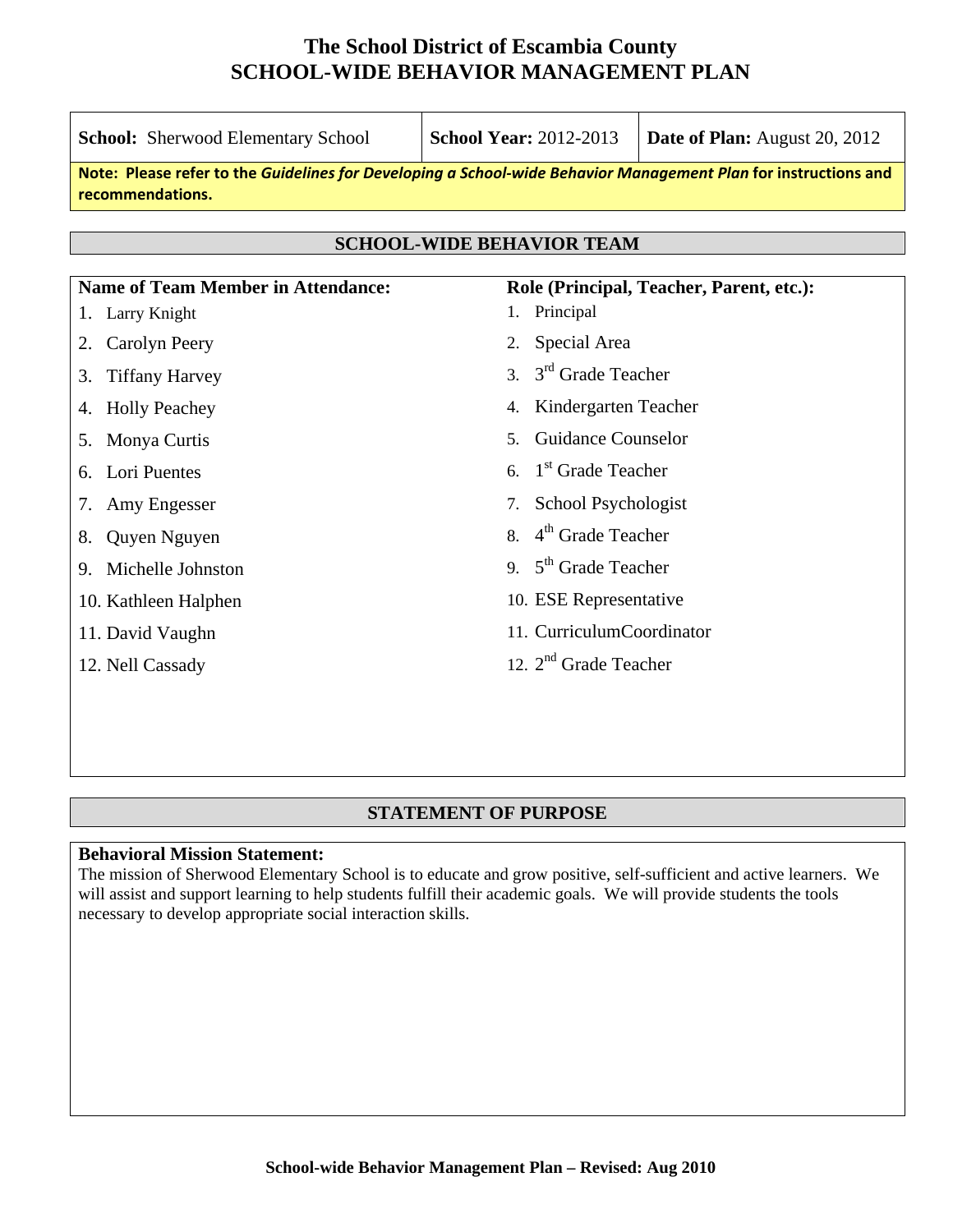## **BASELINE DATA**

## **PREVIOUS SCHOOL YEAR** 2011 - 2012

| <b>Office Discipline Referrals (ODR)</b>                                                        |     |
|-------------------------------------------------------------------------------------------------|-----|
| Number of Office Discipline<br>Referrals (ODR)                                                  | 254 |
| Average ODR per Student<br>$(\# ODR \div \# \text{ of students enrolled})$                      | .49 |
| Number of Students with ODR                                                                     | 113 |
| <b>Out-of-School Suspensions (OSS)</b>                                                          |     |
| Number of Incidents of<br>Out-of-School Suspension (OSS)                                        | 78  |
| Average OSS per Student<br>$(\text{\#} \text{OSS} \div \text{\#} \text{ of students enrolled})$ | .15 |
| Number of Students with OSS                                                                     | 42. |

| <b>In-School Suspensions (ISS)</b>                                 |      |
|--------------------------------------------------------------------|------|
| Number of Incidents of<br>In-School Suspension (ISS)               | 16   |
| Average ISS per Student<br>$(\# ISS \div \# of students enrolled)$ | .03  |
| Number of Students with ISS                                        | 16   |
| <b>Attendance</b>                                                  |      |
| <b>Average Daily Attendance</b>                                    | 94.2 |
| <b>Bullying Prevention</b>                                         |      |
| <b>Percent of Students Trained</b>                                 | 100  |
| Percent of<br><b>Staff Trained</b>                                 | 100  |

## **ADDITIONAL DATA AND OUTCOMES**

**What other data or outcomes will your school use for continuous monitoring of your school-wide behavior management plan (e.g., academic data, faculty attendance, school surveys, training, ESE referrals, etc.)? The outcomes may also include various ways of analyzing school-wide behavioral data as outlined in the** *School-wide Behavioral Data Guide* **(e.g., referrals/suspensions by grade level, location, problem behavior, time of day, student, class, etc.).**

RTI:B data to identify difficulties by grade level, location and problem behavior Principal's Discipline Log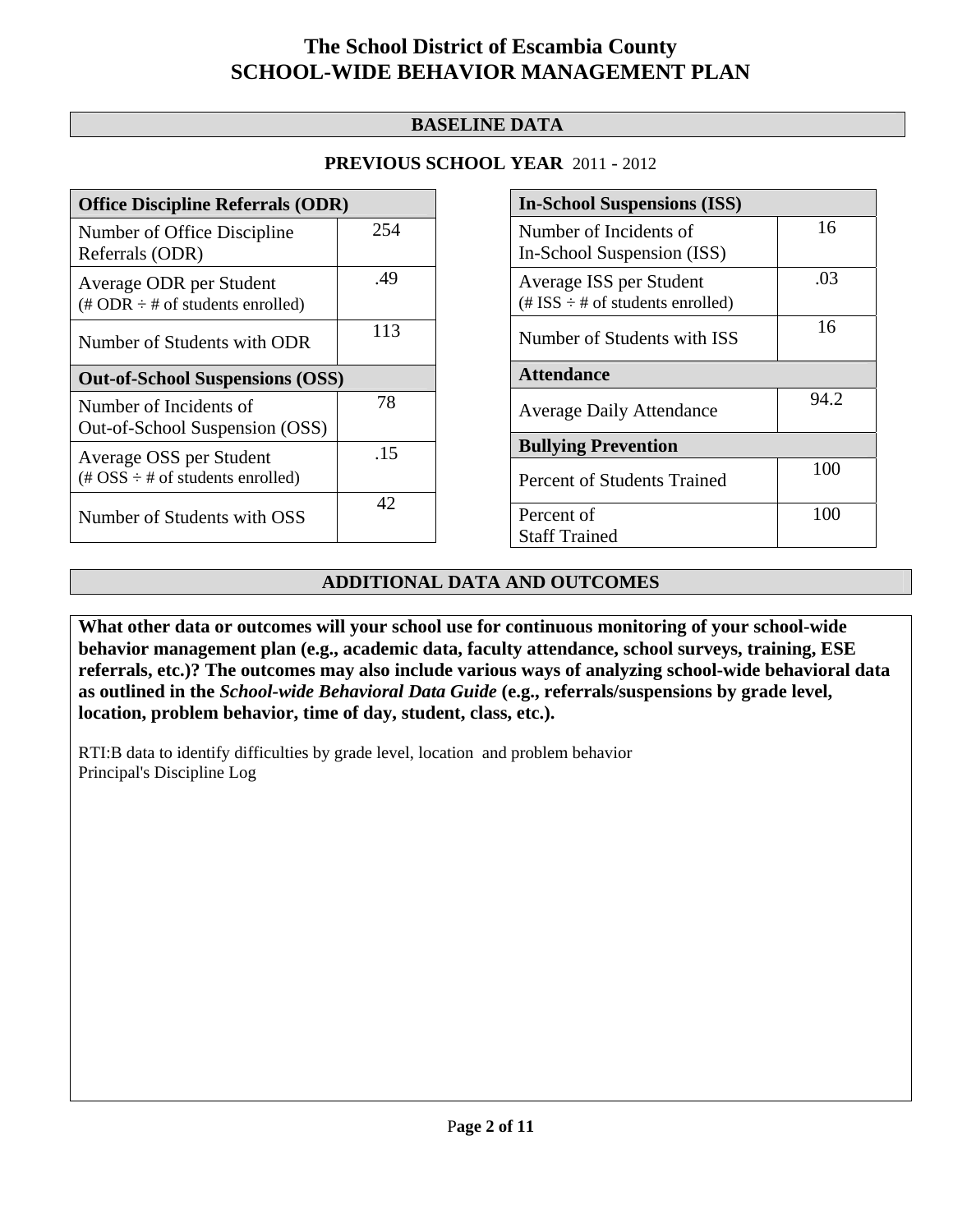# **SCHOOL-WIDE BEHAVIORAL GOALS**

| 1. Out-of-school suspension<br>At Sherwood Elementary, we will work to reduce the number of out-of school suspensions by 1percentage point as<br>compared to the 2011-2012 school year.                                                                        |
|----------------------------------------------------------------------------------------------------------------------------------------------------------------------------------------------------------------------------------------------------------------|
|                                                                                                                                                                                                                                                                |
|                                                                                                                                                                                                                                                                |
| 2. Attendance<br>At Sherwood Elementary, we will work to increase our average daily attendance by 1 percentage point as compared<br>to the 2011-2012 school year.                                                                                              |
|                                                                                                                                                                                                                                                                |
| 3. Bullying<br>At Sherwood Elementary, we will provide bullying training for 100% of faculty and staff as part of our behavior<br>management program. We will teach anti-bullying lessons to 100% of our students via a Rights and Responsibility<br>assembly. |
|                                                                                                                                                                                                                                                                |
| 4. Office Discipline Referrals                                                                                                                                                                                                                                 |
| At Sherwood Elementary, we will work to decrease the number of office discipline referrals by 1 percentage point<br>as compared to the 2011-2012 school year.                                                                                                  |
|                                                                                                                                                                                                                                                                |
|                                                                                                                                                                                                                                                                |
| 5. Other                                                                                                                                                                                                                                                       |
|                                                                                                                                                                                                                                                                |
|                                                                                                                                                                                                                                                                |
|                                                                                                                                                                                                                                                                |
| 6. Other                                                                                                                                                                                                                                                       |
|                                                                                                                                                                                                                                                                |
|                                                                                                                                                                                                                                                                |
|                                                                                                                                                                                                                                                                |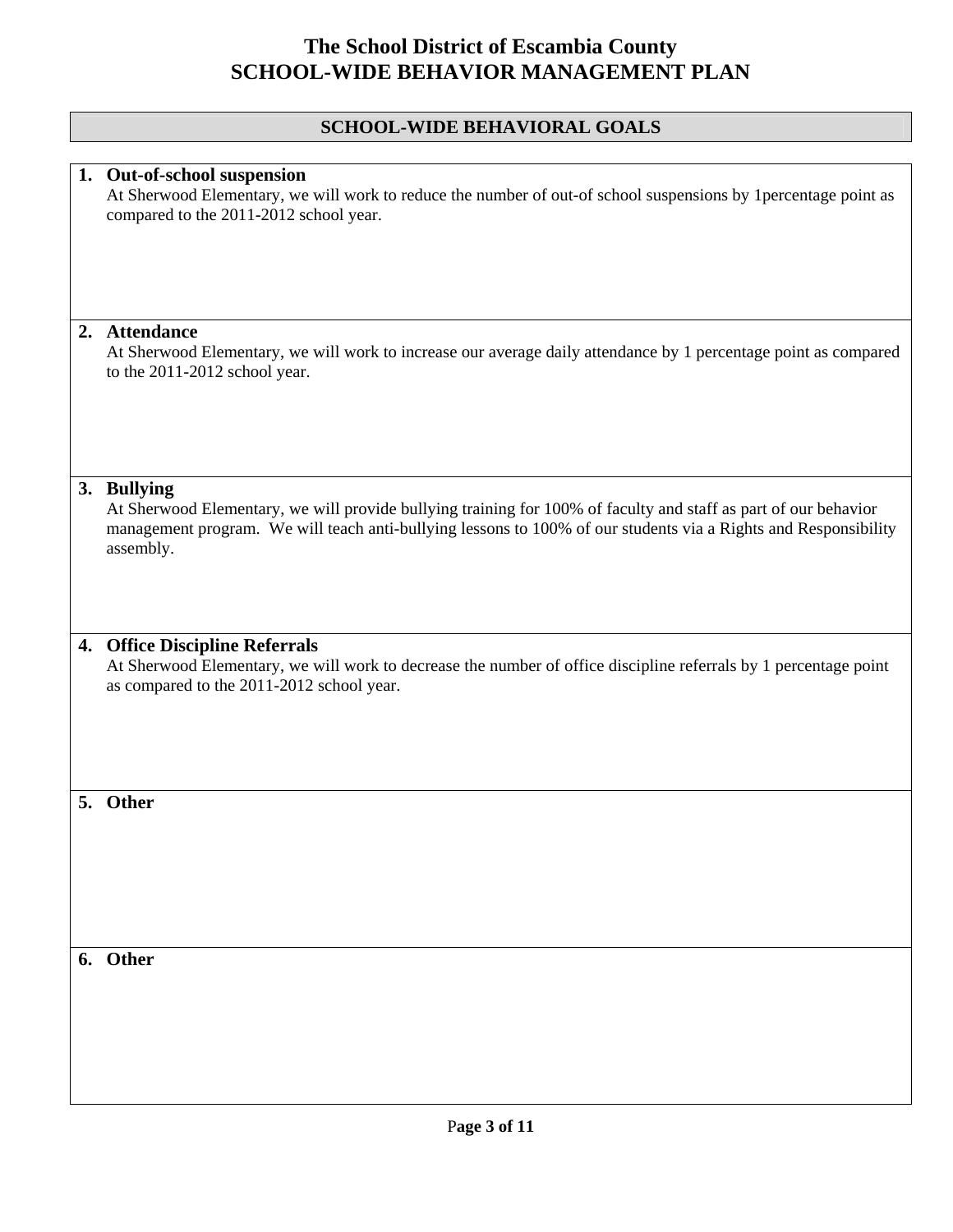# **PROGRESS MONITORING**

| Your school-wide behavior team should meet to review data and discuss concerns or revisions to your<br>school-wide behavior management plan once a month and complete progress monitoring forms<br>quarterly. Describe when you plan to meet (days, location, and time) throughout the school year.<br>Our team will meet at 2:20 in the media center on the following dates:<br>September 10, October 8, November 8, December 10, January 14, February 11, March 11, April 8, May 13, & June 4 |
|-------------------------------------------------------------------------------------------------------------------------------------------------------------------------------------------------------------------------------------------------------------------------------------------------------------------------------------------------------------------------------------------------------------------------------------------------------------------------------------------------|
|                                                                                                                                                                                                                                                                                                                                                                                                                                                                                                 |
| Describe the procedures that your school will use to collect, summarize, and analyze the behavioral                                                                                                                                                                                                                                                                                                                                                                                             |
| data prior to team meetings. Procedures are required for entering the information into the database,                                                                                                                                                                                                                                                                                                                                                                                            |
| summarizing the data, and developing graphs using the School-wide Behavioral Data Guide.<br>1. Data from the Principal's Discipline Log Book will be summarized                                                                                                                                                                                                                                                                                                                                 |
| 2. Discipline Report will be generated by the school's data clerk                                                                                                                                                                                                                                                                                                                                                                                                                               |
| 3. RTI:B Report will be generated by the school's guidance counselor                                                                                                                                                                                                                                                                                                                                                                                                                            |
|                                                                                                                                                                                                                                                                                                                                                                                                                                                                                                 |
|                                                                                                                                                                                                                                                                                                                                                                                                                                                                                                 |
|                                                                                                                                                                                                                                                                                                                                                                                                                                                                                                 |
|                                                                                                                                                                                                                                                                                                                                                                                                                                                                                                 |
|                                                                                                                                                                                                                                                                                                                                                                                                                                                                                                 |
|                                                                                                                                                                                                                                                                                                                                                                                                                                                                                                 |
|                                                                                                                                                                                                                                                                                                                                                                                                                                                                                                 |
| How will your school document the school-wide behavior team meetings?<br>Meetings will be documented utilizing the School-Wide Behavior Management Plan Progress Monitoring Form and<br>meeting notes transcribed by a team member.                                                                                                                                                                                                                                                             |
|                                                                                                                                                                                                                                                                                                                                                                                                                                                                                                 |
|                                                                                                                                                                                                                                                                                                                                                                                                                                                                                                 |
|                                                                                                                                                                                                                                                                                                                                                                                                                                                                                                 |
|                                                                                                                                                                                                                                                                                                                                                                                                                                                                                                 |
|                                                                                                                                                                                                                                                                                                                                                                                                                                                                                                 |
| Describe how your school-wide behavior team will share the data and outcomes with your faculty, staff,<br>and other stakeholders?                                                                                                                                                                                                                                                                                                                                                               |
| This data will be shared with faculty and staff during faculty meetings. The information will be shared with<br>stakeholders during PTA and School Advisory Council Meetings.                                                                                                                                                                                                                                                                                                                   |
|                                                                                                                                                                                                                                                                                                                                                                                                                                                                                                 |
|                                                                                                                                                                                                                                                                                                                                                                                                                                                                                                 |
|                                                                                                                                                                                                                                                                                                                                                                                                                                                                                                 |
|                                                                                                                                                                                                                                                                                                                                                                                                                                                                                                 |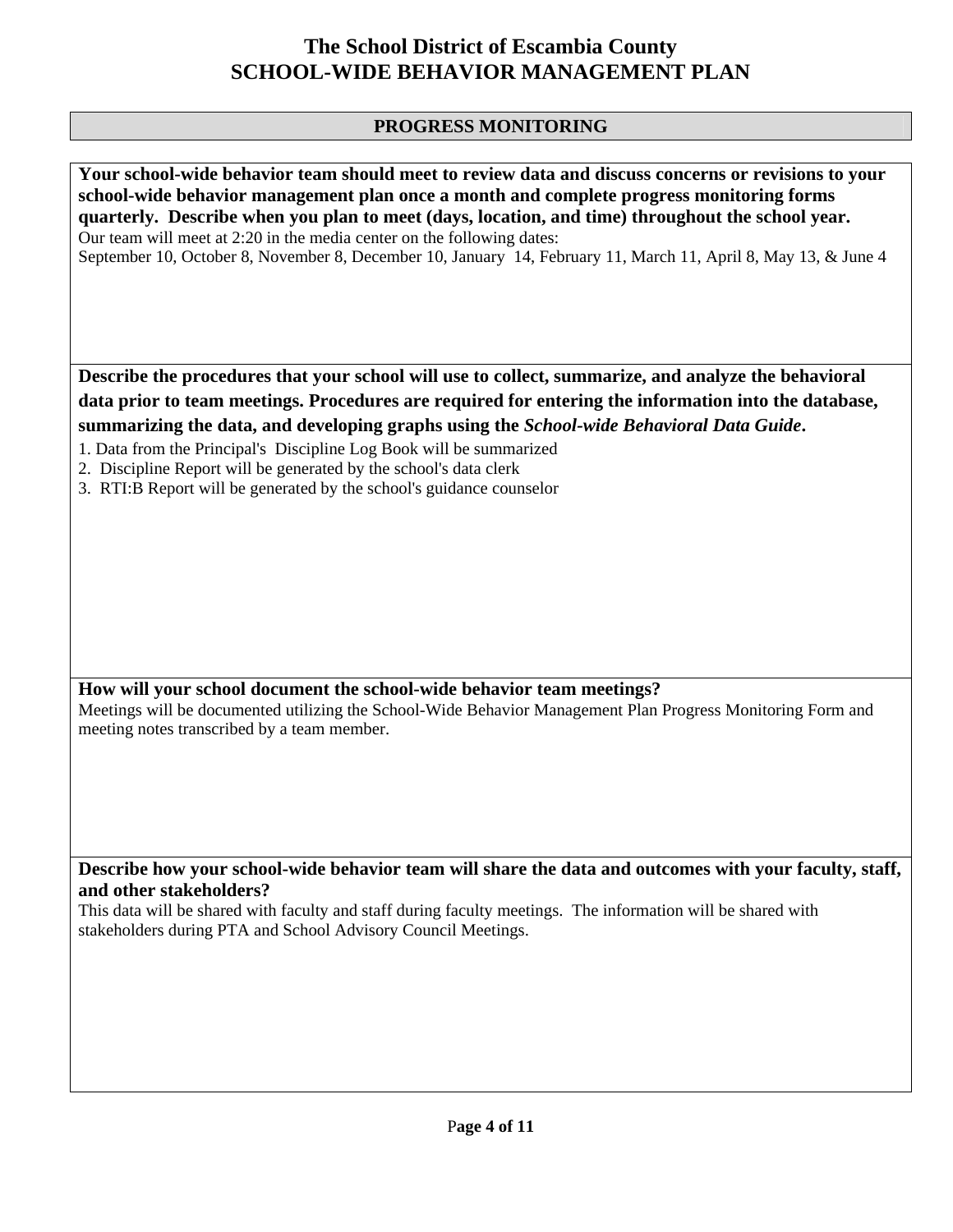## **SCHOOL EXPECTATIONS AND RULES**

# **List 3 – 5 school-wide expectations**

- 1. I am an Active Learner
- 2. I am Honest
- 3. I am Responsible
- 4. I am Respectful

| Rules/<br><b>Expectations:</b> | <b>Setting:</b><br>Hallway                                                                                                                | <b>Setting:</b><br>Classroom                                                                                                                 | <b>Setting:</b><br>Cafeteria                                                                                                                                            | <b>Setting:</b><br><b>Breakfast Line</b>                                                                                       |
|--------------------------------|-------------------------------------------------------------------------------------------------------------------------------------------|----------------------------------------------------------------------------------------------------------------------------------------------|-------------------------------------------------------------------------------------------------------------------------------------------------------------------------|--------------------------------------------------------------------------------------------------------------------------------|
| <b>Active Learner</b>          | Listen and follow<br>directions while in the<br>hallway. Always<br>follow hallway rules<br>whether you are with<br>your class or a buddy. | Actively participate in<br>classroom activities.<br>Do not disrupt.                                                                          | Listen and follow<br>directions given by<br>adults while in the<br>cafeteria.                                                                                           | Follow rules and<br>expectations while<br>waiting to go through<br>the breakfast line each<br>morning.                         |
| <b>Be Honest</b>               | Report any concerns to<br>your teacher.                                                                                                   | Do not bother things<br>that don't belong to you.<br>Be truthful if your<br>teacher asks questions.                                          | Take only those items<br>that should be on your<br>lunch tray, No Extras                                                                                                | Go to the back of the<br>line when you arrive at<br>breakfast, do not hold a<br>place for your friends in<br>line              |
| Be Responsible                 | Walk at all times, do<br>not knock on classroom<br>doors as you go by,<br>always walk on the<br>right side of the hall.                   | Have items that you<br>need for class, have<br>backpacks unpacked<br>and put away so that the<br>teacher can begin<br>instruction right away | Leave your area clean<br>each day. If you drop<br>items on the<br>floor/ground, please<br>pick them area. Do not<br>put your hands on other<br>students or their trays. | Go straight to breakfast<br>each morning. Do not<br>wait on friends. Stand<br>in a quiet line. Eat<br>quickly and go to class. |
| Be Respectful                  | Walk quietly, follow<br>directions and hallway<br>rules                                                                                   | Listen and follow<br>directions. Do not talk<br>back or argue with an<br>adult. Let an adult take<br>care of any problems or<br>concerns     | Keep hands and feet to<br>yourself. Always use<br>good manners.                                                                                                         | Listen and follow<br>directions that adults<br>give in the breakfast<br>line and at breakfast.                                 |
|                                |                                                                                                                                           |                                                                                                                                              |                                                                                                                                                                         |                                                                                                                                |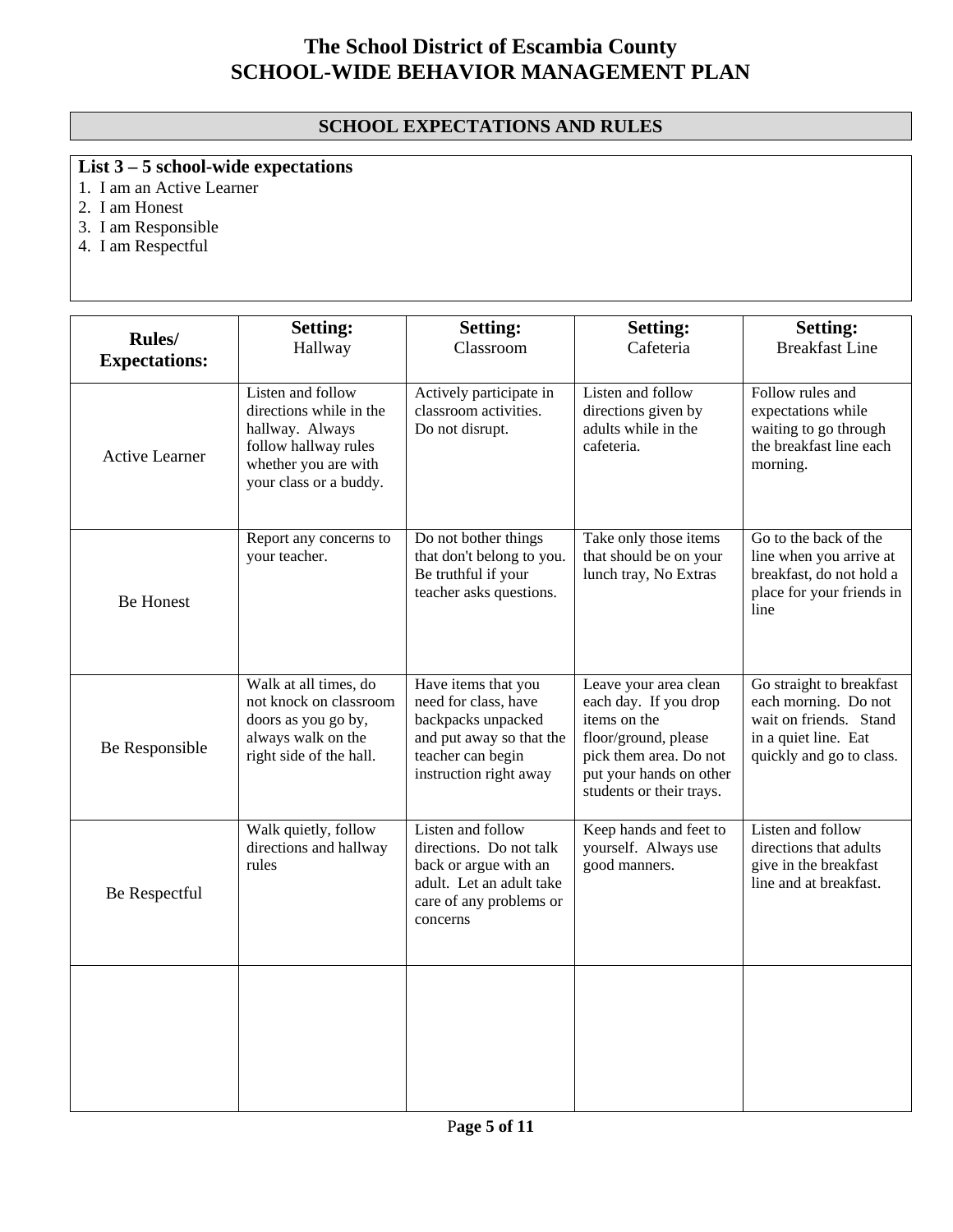## **TEACHING EXPECTATIONS AND RULES**

**How will your school introduce the school-wide expectations and rules to all of your students and staff?**  Faculty Meetings and Pre-Planning CCTV/Morning Announcements Reminders By Principal and Curriculum Coordinator Classroom Lessons (Learning for Life) **Newsletters** Bulletin Boards and Posters Rights and Responsibilities Assembly **During the school year, what activities will your school implement to encourage on-going direct instruction of the school-wide expectations and rules? How will your school embed the expectations and rules into the daily curriculum?**  Faculty Meetings CCTV/Morning Announcements Reminders By Principal and Curriculum Coordinator Classroom Lessons (Learning for Life) Lessons by Guidance Counselor High Visibility of the Principal and Curriculum Coordinator

**How often will you plan to provide refresher training on expectations and rules to staff and students in your school? How will you orient and teach new students who arrive mid-year?** 

The PBS team will meet on a monthly basis to review data and input from teachers. The team will share behavior data with the faculty each nine weeks and discuss progress/concerns with our school-wide plan. The principal will meet with new students as they y register or within two days of them registering to go over our School-Wide Expectations. Students with individual needs will have an opportunity to meet with the counselor as needed. After the Holidays, teachers will reteach the School-Wide Expectations. Also, there will be another Rights & Responsibilities Principal and Curriculum Coordinator will give daily reminders on CCTV concerning behavior expectations.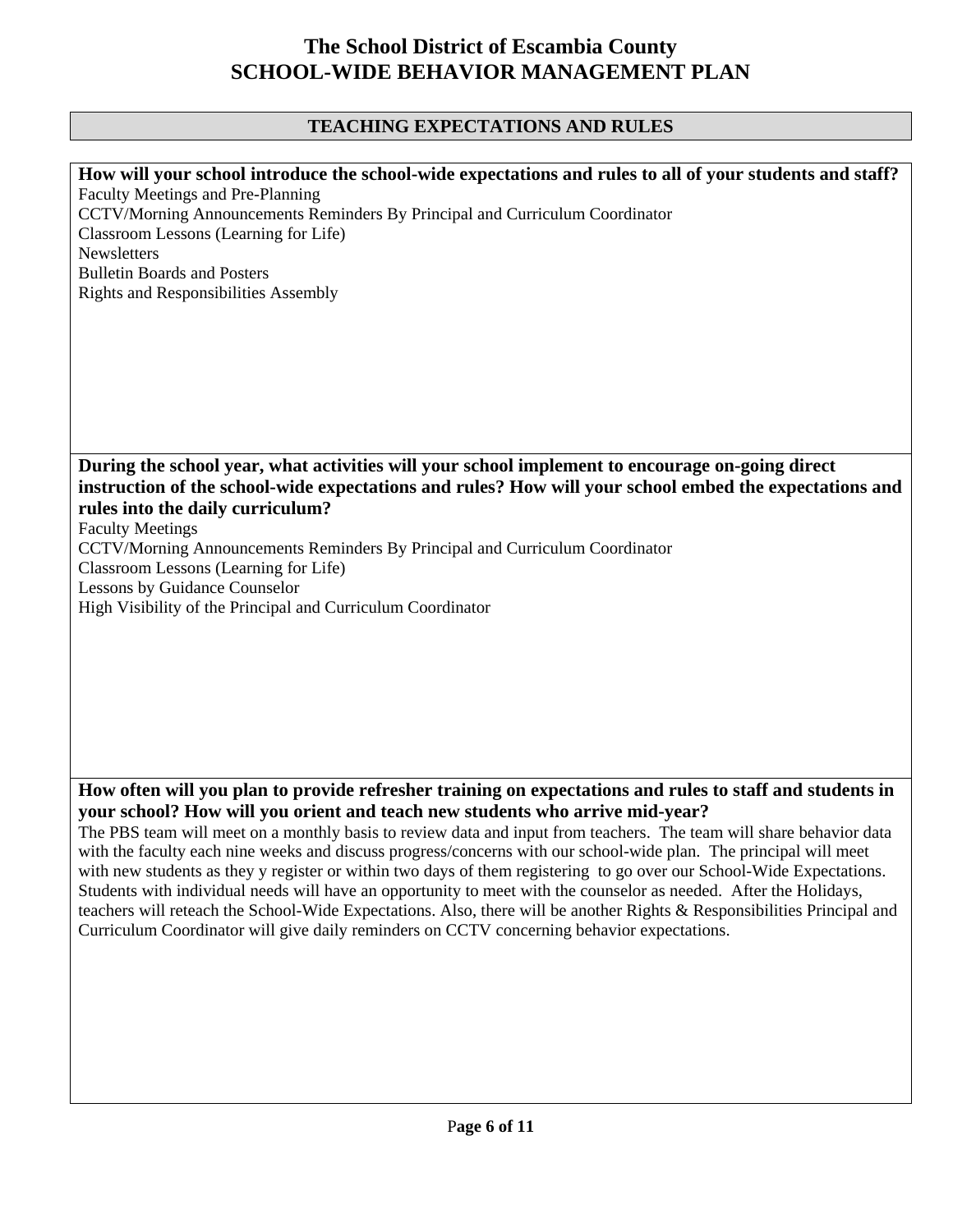## **REWARD/RECOGNITION PROGRAM**

| What type of reward system will you use?                                                                              |
|-----------------------------------------------------------------------------------------------------------------------|
| "Bullseye" Bucks                                                                                                      |
| <b>Incentive Activities</b>                                                                                           |
| <b>Reward Store</b>                                                                                                   |
| Certificates                                                                                                          |
| Awards                                                                                                                |
|                                                                                                                       |
| <b>Recognition on Morning Announcements</b>                                                                           |
| Student of the Month                                                                                                  |
| Quarterly Incentive Activity                                                                                          |
|                                                                                                                       |
|                                                                                                                       |
|                                                                                                                       |
|                                                                                                                       |
|                                                                                                                       |
|                                                                                                                       |
|                                                                                                                       |
| Describe the behaviors for which you will reward or recognize students.                                               |
| <b>Being Honest</b>                                                                                                   |
| Following directions                                                                                                  |
| Listening                                                                                                             |
| Being respectful                                                                                                      |
| <b>Helping Others</b>                                                                                                 |
| Being Responsible                                                                                                     |
|                                                                                                                       |
| Making the Right Choice                                                                                               |
| Being Prepared for Class                                                                                              |
| <b>Trying Your Best</b>                                                                                               |
| Attendance                                                                                                            |
|                                                                                                                       |
|                                                                                                                       |
|                                                                                                                       |
|                                                                                                                       |
|                                                                                                                       |
| How will you implement the reward system?                                                                             |
| All faculty and staff will award "Bullseye" Bucks to students that they see making good choices. Students can receive |
| "Bullseye" Bucks in all areas at school. As students are recognized, they will be told the positive behavior that was |
| observed by the adult. The "Bullseve" Bucks can be used in the reward store. The PRS team will monitor the success    |

he adult. The "Bullseye" Bucks can be used in the reward store. The PBS team will monitor the success of our implementation of the reward system and make changes as necessary. Based on citizenship grades each week, students can gain admittance to the Quarterly Incentive Activity. We will culminate the school year with bonus bucks and special prizes.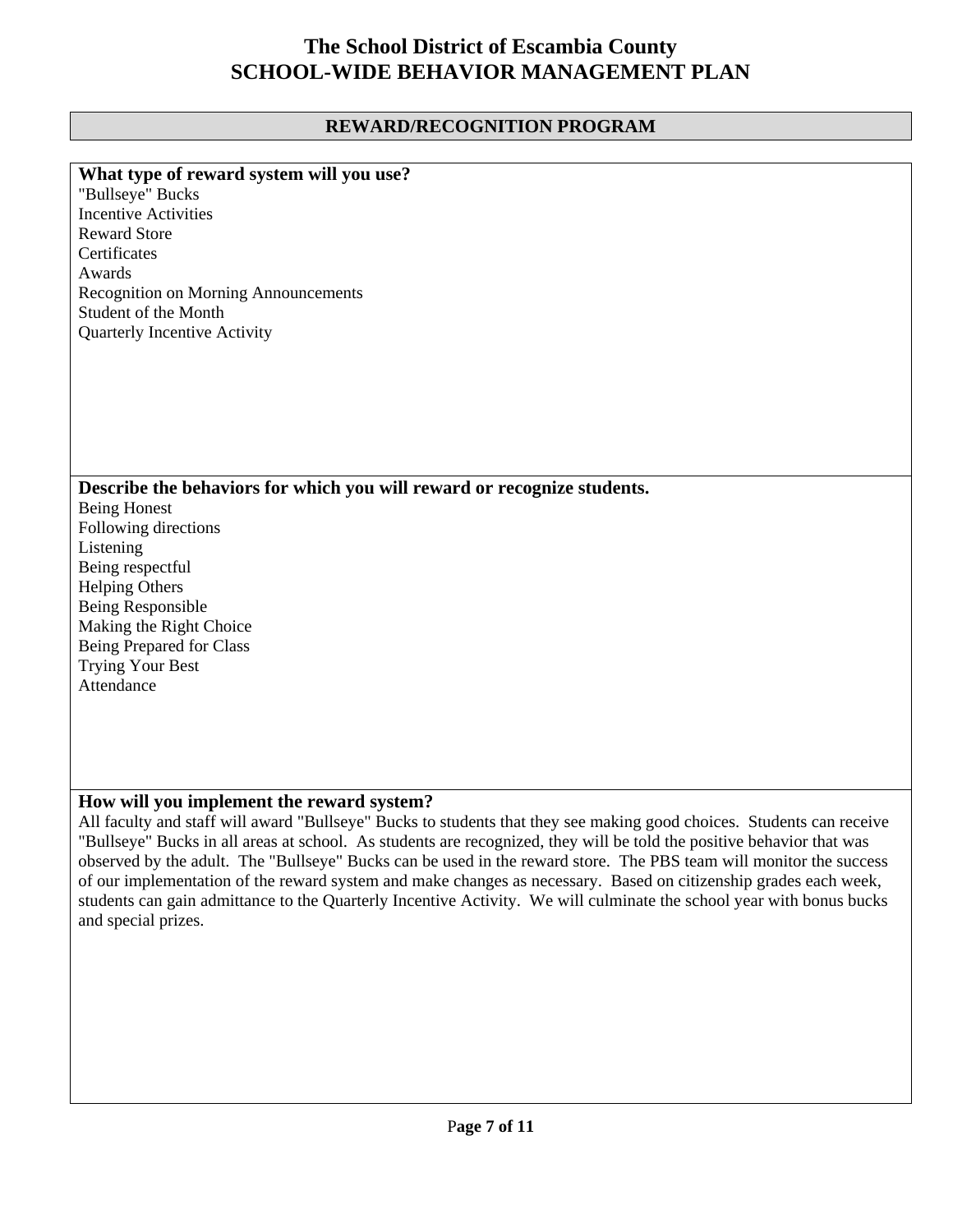## **DISCIPLINARY PROCEDURES**

#### **Explain the discipline process at your school. Differentiate between minor and major behavior incidents and describe the process for documenting and addressing both types of incidents.**

For minor behaviors, Classroom Behavior Tracking Forms will be completed by the observing teacher or staff. Teachers can also request the Principal, Curriculum Coordinator, or Guidance Couselor intervene on minor issues in an effort to avoid future major behavior incidents. These incidents will be logged in the Principal's Discipline Log. Once a discipline referral is written for a student, the office will meet with the student to discuss/explain the infraction that has been cited. The student will be given an opportunity to tell his/her side of the story. We will speak to any students/witnesses that may have witnessed the infraction. If necessary, we will speak with the teacher responsible for writing the discipline referral for further clarification, and the administration will decide what action will be taken.

The parent of the student will then be contacted to let him/her know that the student was seen in the office that day. We will explain the discipline referral to the parent and the action that was taken as a result. Any questions that the parent may have will be addressed. The parent will be asked to discuss the referral with the child, sign it and return it to school the following day.

#### **What intervention strategies will your school use to prevent behavior that results in discipline referrals and out-of-school suspensions?**

Redirecting Students Modeling Appropriate Behavior/Restating Expectations Warning Time-Out in Classroom Buddy Break in Another Classroom Calling/Conferencing with Parent Rewarding Positive Behavior Consequences in the Classroom (Loss of Privileges) Changes in Classroom Environment Behavior Contracts Referral to Guidance Counselor Learning For Life Classroom Behavior Tracking Form will be used to document interventions and consequences given prior to discipline referrals. Intervention "Chats" with the Principal or Curriculum Coordinator Reflection Centers Detention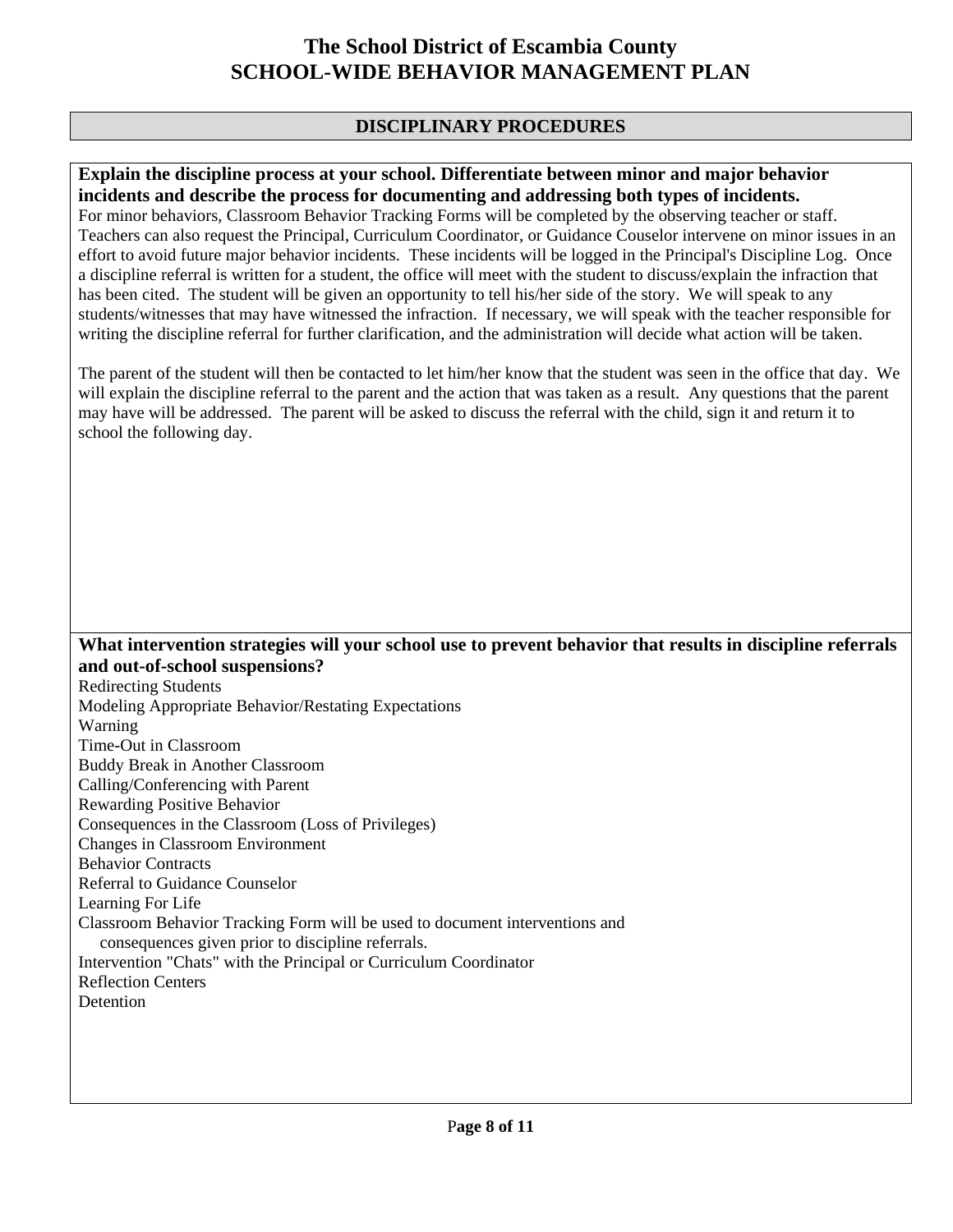## **DISCIPLINARY PROCEDURES (continued)**

| What are the consequences or disciplinary actions that are used in your school? |
|---------------------------------------------------------------------------------|
| Buddy Break in another classroom                                                |
| Time-Out in the office                                                          |
| Conference with student                                                         |
| Conference with parent                                                          |
| Detention                                                                       |
| Restitution                                                                     |
| <b>Referral to Guidance</b>                                                     |
| Counseling                                                                      |
| Out-of-School Suspension                                                        |
| <b>Reflection Centers</b>                                                       |
|                                                                                 |
|                                                                                 |
|                                                                                 |
|                                                                                 |
|                                                                                 |
|                                                                                 |
|                                                                                 |
|                                                                                 |
|                                                                                 |
|                                                                                 |
|                                                                                 |
|                                                                                 |
|                                                                                 |
| For Middle or High Schools:                                                     |
|                                                                                 |
| How do the adjudication guidelines complement your disciplinary procedures?     |
| Not Applicable                                                                  |
|                                                                                 |
|                                                                                 |
|                                                                                 |
|                                                                                 |
|                                                                                 |
|                                                                                 |
|                                                                                 |
|                                                                                 |
|                                                                                 |
|                                                                                 |
|                                                                                 |
|                                                                                 |
|                                                                                 |
|                                                                                 |
|                                                                                 |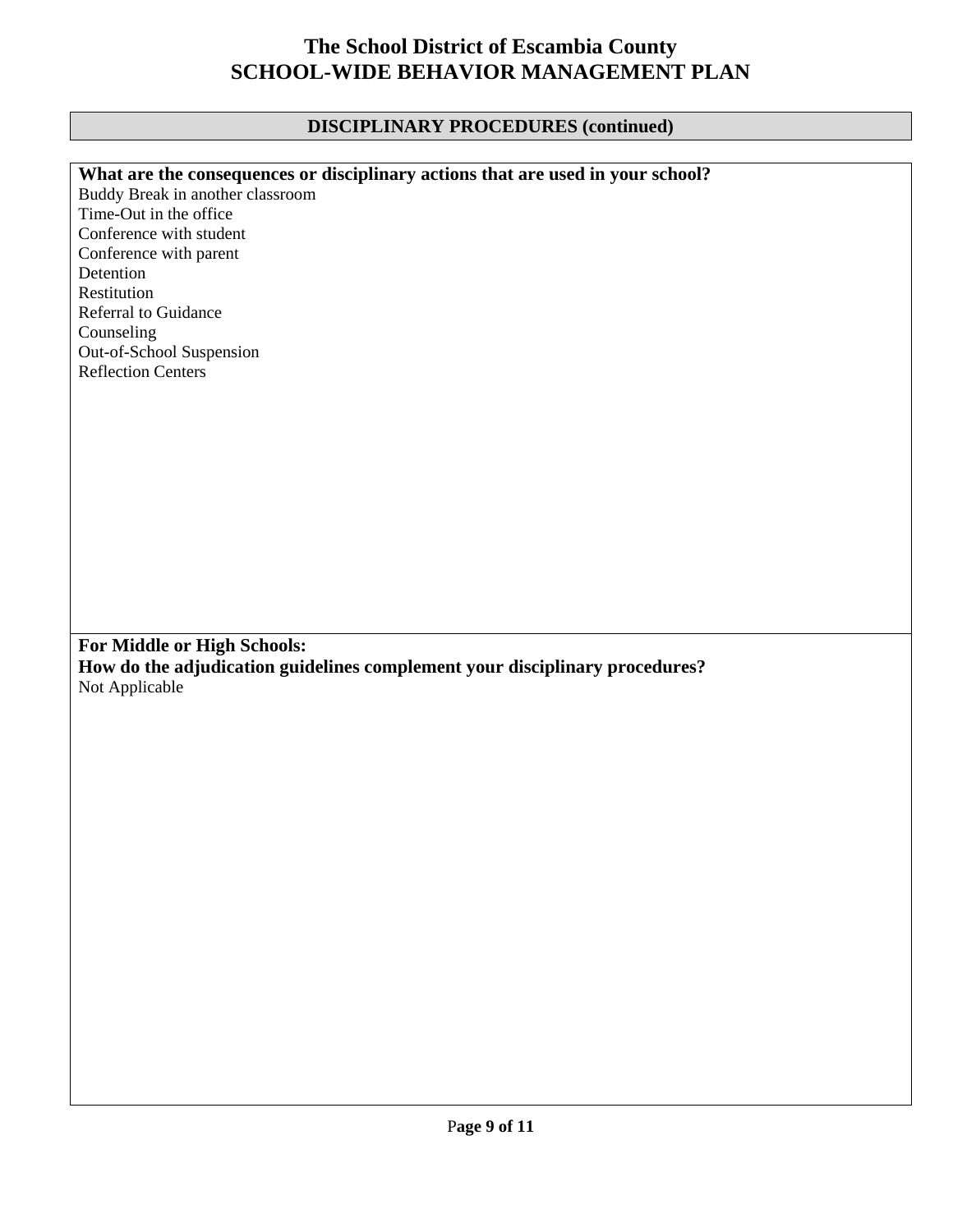## **TRAINING AND IMPLEMENTATION**

#### **Describe any training needs, material needs, and/or environmental arrangements necessary to implement your school-wide behavior management plan.**

The PBS team asked faculty and staff to complete surveys, at the end of the 2011-2012 school year. Everyone seemed pleased with our progress and wished to continue as we have.

Signs with our "Problem Solving Process" will be printed and posted in classrooms and hallways.

Reward Store items will be replenished as needed.

**Describe how your school will train all faculty and staff on your school-wide behavior management plan. How will you orient and teach new faculty and staff who arrive mid-year?** 

During pre-school planning the PBS team presented a refresher of PBS to faculty and staff. Teachers were provided with items needed for implementation of PBS.

## **What school-wide routines and procedures will be implemented by all faculty and staff to facilitate your school-wide behavior management plan?**

Expectations and Procedures will be posted.

All faculty/staff will award "Bulls-Eye Bucks to students for modeling appropriate behavior.

Teachers will use common terms (example- "Transition Position")

All students will be expected to follow the same school rules (ex. Talking Rule / Color Coded Lunch Card Format) in common areas (hallways, restrooms, cafeteria, etc.)

All teachers will post classroom rules.